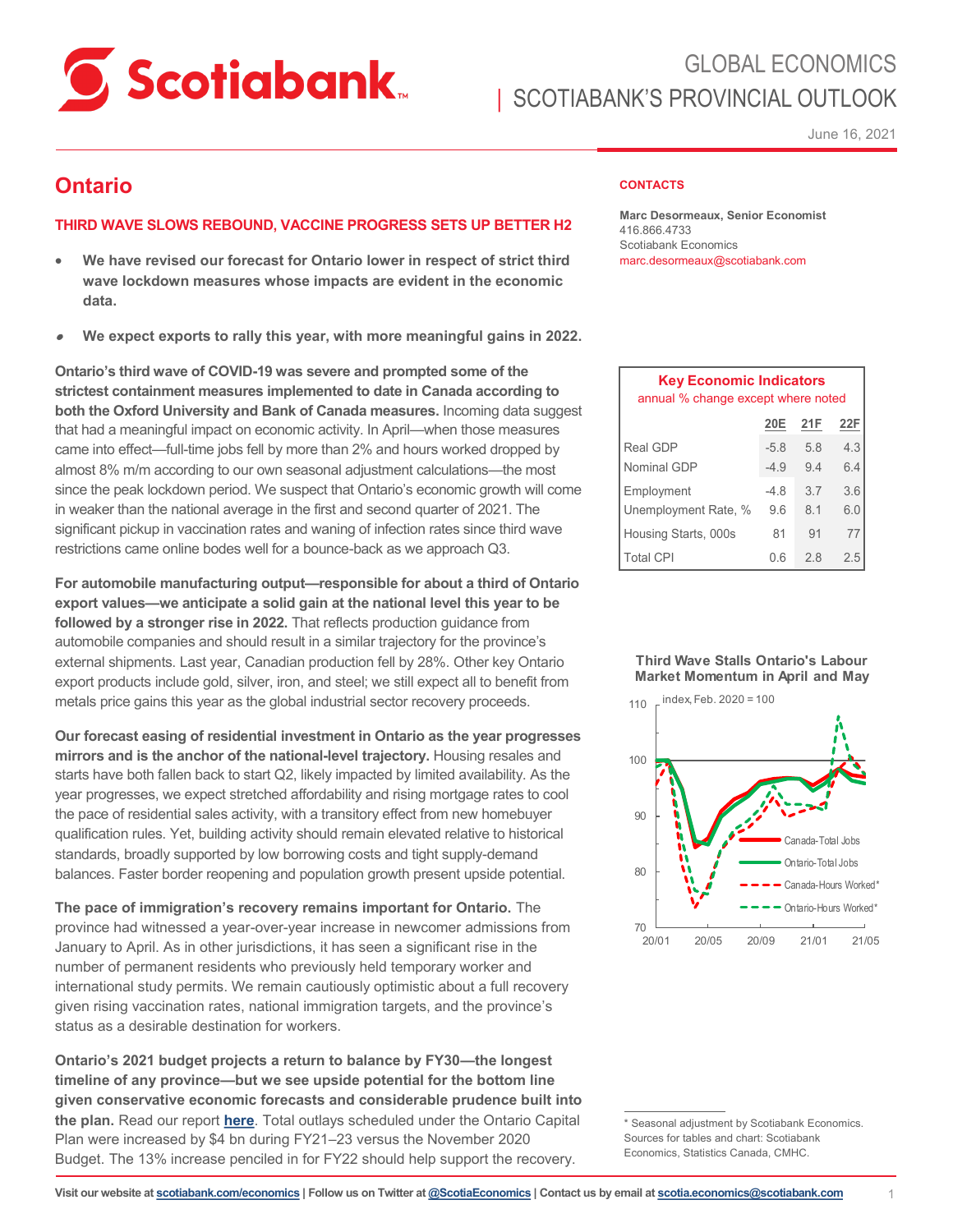

## GLOBAL ECONOMICS | SCOTIABANK'S PROVINCIAL OUTLOOK

June 16, 2021

#### **Provincial Forecast Summary**

| <b>The Provinces</b>              | (annual % change except where noted) |           |                  |           |           |           |           |          |          |           |          |
|-----------------------------------|--------------------------------------|-----------|------------------|-----------|-----------|-----------|-----------|----------|----------|-----------|----------|
| Real GDP*                         | CA                                   | <b>NL</b> | PE               | <b>NS</b> | <b>NB</b> | $\sf QC$  | ON        | MB       | SK       | AB        | BC       |
| 2010-19                           | 2.2                                  | 1.0       | 2.3              | 1.1       | 0.7       | 1.9       | 2.3       | 2.1      | 2.2      | 2.6       | 2.8      |
| 2019                              | 1.9                                  | 4.0       | 5.1              | 2.4       | 1.2       | 2.7       | 2.1       | 0.6      | $-0.7$   | 0.1       | 2.7      |
| 2020e                             | $-5.3$                               | $-5.3$    | $-3.0$           | $-3.2$    | $-3.7$    | $-5.3$    | $-5.8$    | $-4.8$   | $-5.2$   | $-8.2$    | $-3.8$   |
| 2021f                             | 6.1                                  | 3.8       | 5.0              | 5.2       | 5.4       | 6.9       | 5.8       | 5.7      | 5.5      | 6.2       | 6.4      |
| 2022f                             | 4.0                                  | 2.5       | 3.2              | 3.4       | 3.3       | 3.8       | 4.3       | 3.5      | 3.6      | 4.2       | 4.4      |
| Employment                        |                                      |           |                  |           |           |           |           |          |          |           |          |
| $2010 - 19$                       | 1.3                                  | 0.6       | 1.5              | 0.3       | 0.0       | 1.2       | 1.4       | 0.9      | 0.8      | 1.2       | 2.0      |
| 2019                              | 2.2                                  | 1.1       | 3.3              | 2.3       | 0.8       | 2.0       | 2.8       | 1.0      | 1.9      | 0.7       | 3.0      |
| 2020                              | $-5.1$                               | $-5.7$    | $-3.2$           | $-4.7$    | $-2.6$    | $-4.8$    | $-4.8$    | $-3.7$   | $-4.7$   | $-6.6$    | $-6.6$   |
| 2021f                             | 4.1                                  | 3.4       | 3.3              | 4.7       | 4.1       | 4.3       | 3.7       | 3.7      | 3.3      | 4.4       | 5.3      |
| 2022f                             | 3.3                                  | 1.3       | 2.5              | 2.6       | 2.3       | 3.2       | 3.6       | 3.0      | 2.9      | 3.7       | 3.4      |
| Unemployment Rate (%)             |                                      |           |                  |           |           |           |           |          |          |           |          |
| $2010 - 19$                       | 6.9                                  | 13.3      | 10.6             | 8.7       | 9.4       | 7.1       | 7.0       | 5.6      | 5.3      | 6.2       | 6.1      |
| 2019                              | 5.7                                  | 12.3      | 8.7              | 7.4       | 8.1       | 5.1       | 5.6       | 5.3      | 5.6      | $7.0$     | 4.7      |
| 2020                              | 9.6                                  | 14.1      | 10.4             | 9.8       | 10.0      | 8.9       | 9.6       | 8.0      | 8.4      | 11.4      | 8.9      |
| 2021f                             | 7.6                                  | 12.5      | 8.3              | 7.9       | 8.2       | 6.3       | 8.1       | 6.3      | 6.2      | 9.2       | 6.7      |
| 2022f                             | 5.8                                  | 12.1      | 7.4              | 6.9       | 7.3       | 4.9       | 6.0       | 4.9      | 4.9      | 7.0       | 4.9      |
| Motor Vehicle Sales (units, 000s) |                                      |           |                  |           |           |           |           |          |          |           |          |
| 2010-19                           | 1,818                                | 33        | 7                | 51        | 41        | 432       | 715       | 55       | 53       | 237       | 194      |
| 2019                              | 1,914                                | 34        | 8                | 53        | 41        | 454       | 789       | 53       | 46       | 227       | 214      |
| 2020                              | 1,564                                | 28        | $\overline{7}$   | 44        | 34        | 376       | 612       | 46       | 40       | 186       | 180      |
| 2021f                             | 1,750                                | 32        | 9                | 50        | 40        | 425       | 673       | 52       | 45       | 216       | 208      |
| 2022f                             | 1,973                                | 34        | $\boldsymbol{9}$ | 55        | 44        | 480       | 764       | 56       | 50       | 244       | 235      |
| <b>Budget Balances, (CAD mn)</b>  |                                      |           |                  |           |           |           |           |          |          |           |          |
| 2019**                            | $-39,400$                            | $-1,383$  | 22               | 3         | 49        | 4         | $-8,672$  | 5        | $-319$   | $-12,152$ | $-321$   |
| 2020                              | $-354,200$                           | $-1,644$  | $-120$           | $-706$    | $-13$     | $-6,240$  | $-38,468$ | $-2,080$ | $-1,865$ | $-20,192$ | $-8,144$ |
| 2021f                             | $-154,700$                           | $-826$    | $-112$           | $-585$    | $-245$    | $-12,250$ | $-33,100$ | $-1,597$ | $-2,611$ | $-18,221$ | $-9,698$ |
| 2022f                             | $-59,700$                            | $-587$    | $-46$            | $-218$    | $-296$    | $-8,500$  | $-27,700$ | $-374$   | $-1,685$ | $-10,982$ | $-5,484$ |

\* Based on preliminary estimates of real GDP by industry for all provinces but Quebec and Ontario. \*\* NL budget balance in 2019 is net of one-time revenue boost via *Atlantic Accord*. Sources: Scotiabank Economics, Statistics Canada, CMHC, Budget documents; Quebec budget balance figures are after Generations Fund and Stabilization Reserve transfers.